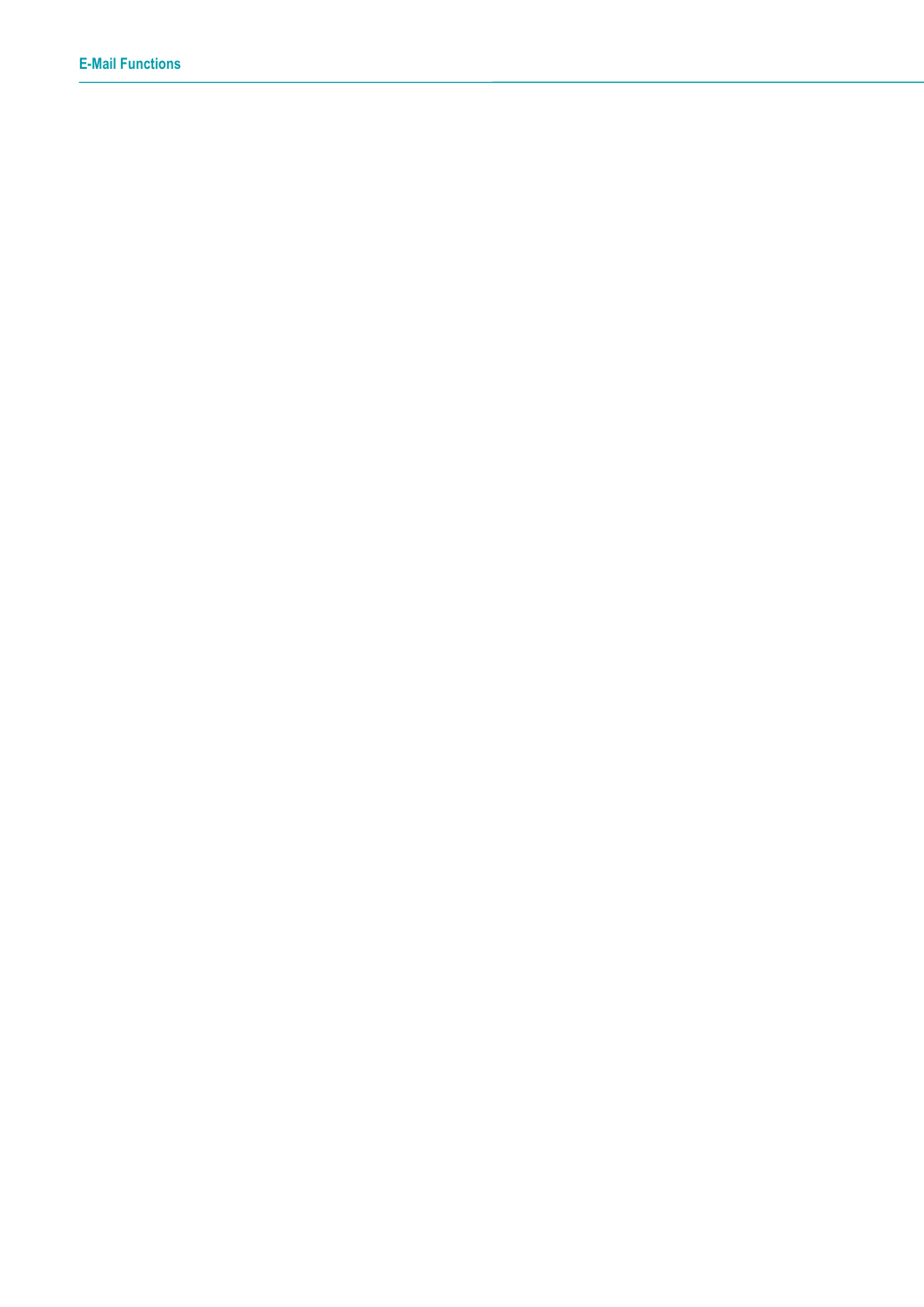

# **Index**

| $\mathbf{2}$    |  |
|-----------------|--|
| 3 <sup>1</sup>  |  |
| 3.1             |  |
| 3.2             |  |
|                 |  |
|                 |  |
|                 |  |
|                 |  |
|                 |  |
|                 |  |
| 3.6.1 Example 6 |  |
|                 |  |
|                 |  |
|                 |  |
|                 |  |
| 3.8.1           |  |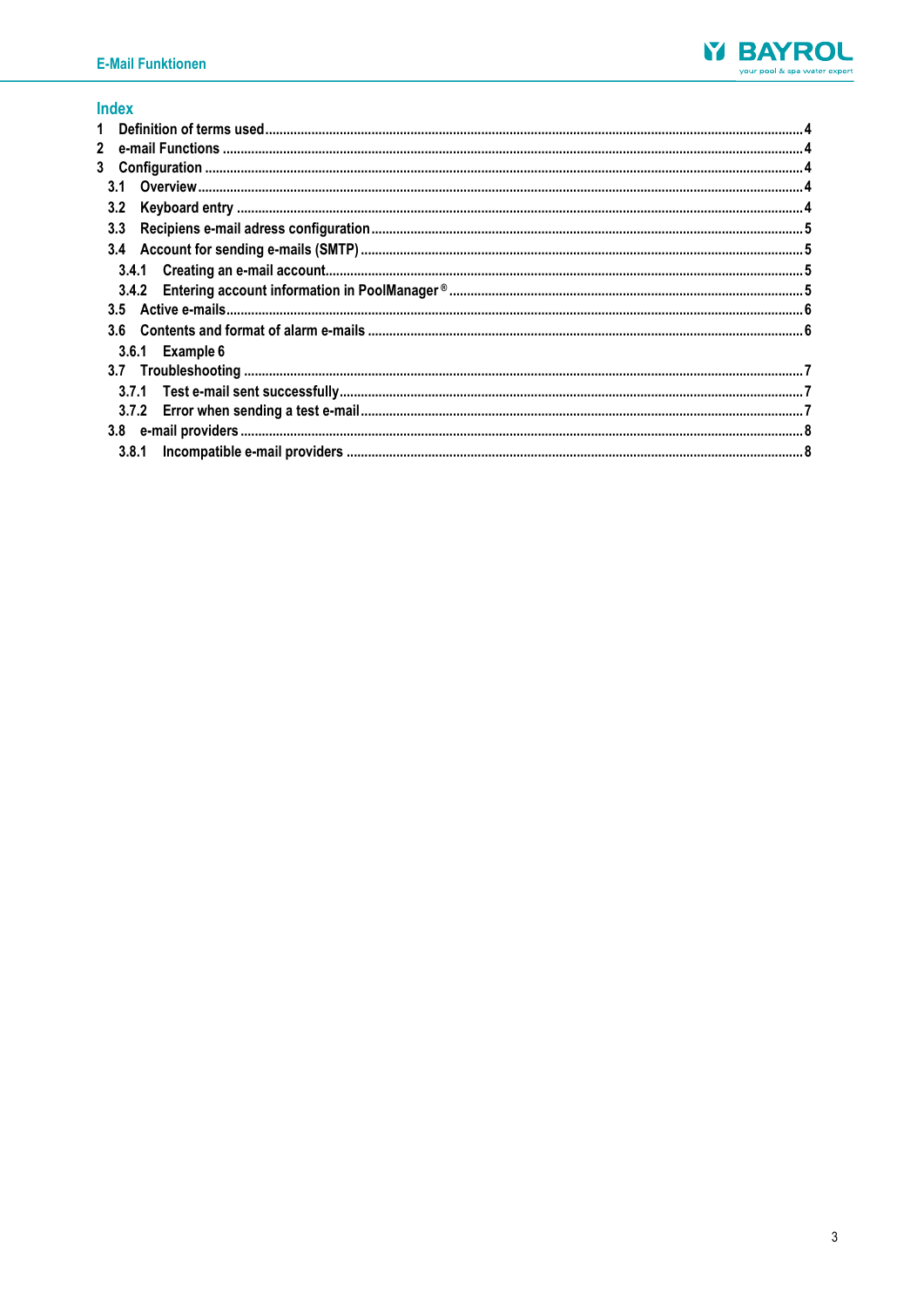# <span id="page-3-0"></span>**1 Definition of terms used**

Although the term PoolManager® is used throughout the following text, all of the information contained herein applies equally to the Analyt family of devices.

# <span id="page-3-1"></span>**2 e-mail Functions**



#### **Required user qualifications: IT-SPECIALIST**

The set-up of e-mail functions, in particular of the account for sending e-mails (SMTP), must only be performed by IT SPECIALISTS who satisfy the requirements indicated below.

IT-Specialist A person is considered an IT specialist (IT = information technology) if he/she has the ability to perform work on computer systems, networks and network components and to independently identify and avoid potential risks as a result of his/her training, skills and experience, and knowledge of applicable standards and regulations.

Whenever the PoolManager® is connected to the Internet, it has the ability to send e-mails.



#### **Internet access**

**NOTE**

**Note**

For full remote access to the PoolManager® web server via the Internet using a web browser, the network router on the local network must be properly configured. In particular, port forwarding must be set up.

These steps are not necessary if you only intend to send e-mails using the PoolManager®. In this case, the only requirement is that the local network in which the PoolManager ® is integrated be connected to the Internet. A special network router configuration is not necessary.



#### **Secured e-mail transmission from software release v140325-M1 (5.3.0)**

From 2014, many e-mail providers force secure encrypted e-mail transmission.

PoolManager® supports the common encryption standards SSL/TLS and StartTLS from software release v140325-M1 (5.3.0).

In case an e-mail provider with encrypted transmission should be used for the PoolManager®, the PoolManager® must possibly first be updated to version v140325-M1 (5.3.0) or later.

E-mail functionality enables the following functions to be carried out:

- Alarm e-mails (as of software release 3.0.0 dated 05.09.2012)
- Automatic sending of measurement graphics (will be available in a future release)

# <span id="page-3-2"></span>**3 Configuration**

#### <span id="page-3-3"></span>**3.1 Overview**

E-mail functions can be configured at the menu *"Communication & interfaces" "E-mail configuration"*. There, the following options are available:

#### *E-mail configuration* **menu**

#### *Recipients e-mail address configuration*

At this sub-menu, up to three recipient e-mail addresses can be configured and individually activated or deactivated.

#### *Account for sending e-mails (SMTP)*

At this sub-menu, the account used by the PoolManager® to send e-mails is set up. In order to do this, you will need to have an SMTP account with an appropriate e-mail provider (SMTP = Simple Mail Transfer Protocol) and you must keep the required access data at hand.

#### *Active emails*

At this sub-menu, you can configure the events for which the PoolManager or Analyt will send e-mail notifications.

#### *Send test e-mail*

This function sends a test e-mail to the active e-mail recipients.

# <span id="page-3-4"></span>**3.2 Keyboard entry**

In order to enter e-mail addresses, you will need special characters which are not available on the default PoolManager keyboard, in particular the '@' character.



Press the Shift button  $\overline{a}$  at the bottom left to switch to the alternative keyboard layout:

|                | e-mail recipient 1 |                         |   |                         |                |   |    |         |     |      |
|----------------|--------------------|-------------------------|---|-------------------------|----------------|---|----|---------|-----|------|
|                | name1@t-online.de  |                         |   |                         |                |   |    |         |     | Menu |
| $\circleda$    | Е                  | =                       | Ţ | %                       | $\overline{I}$ |   |    | Ξ       | ?   | Esc  |
| $\mathbf Q$    | W                  | E                       | R | T                       | z              | U | Т  | $\circ$ | P   |      |
| $\overline{A}$ | $\mathbf{s}$       |                         | D | F                       | G              | н | J  | K       | L   | Home |
|                | Y                  | $\overline{\mathbf{x}}$ | c | $\overline{\mathbf{v}}$ | B              | N | M  | R       |     |      |
|                |                    |                         |   |                         |                |   |    |         | Alt | Help |
|                |                    | Cancel                  |   |                         |                |   | OK |         |     | Mode |

The alternative keyboard layout contains all capital letters and several special characters, including the '@' character (top left).

By pressing the Shift button  $\mathbb{G}$  once more, you can switch back to the default keyboard layout.

Additional alternative keyboard layouts with international special

Alt

characters can be activated by pressing the Alt button (bottom right).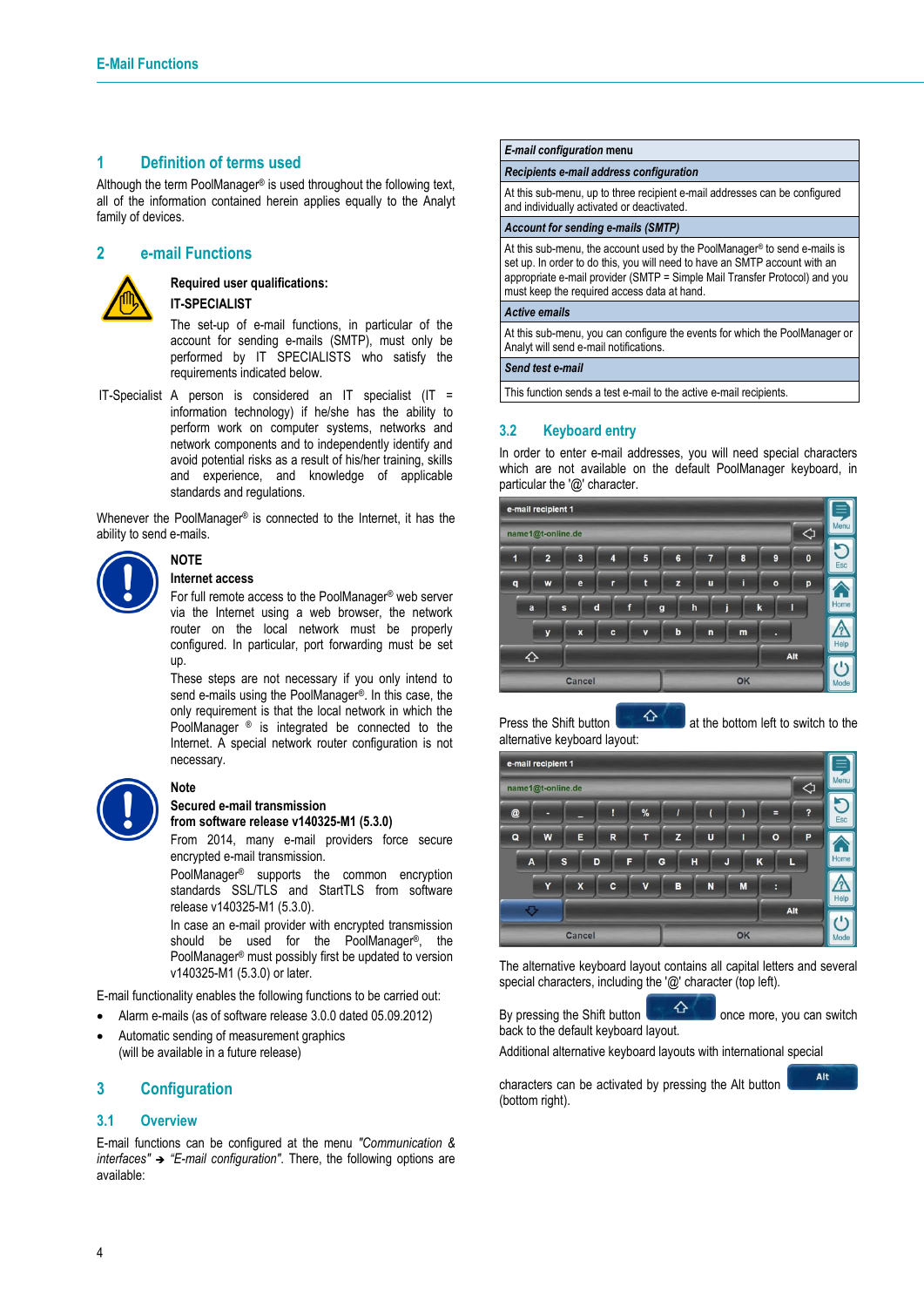

### <span id="page-4-0"></span>**3.3 Recipiens e-mail adress configuration**

| Recipients e-mail address configuration |                   |      |
|-----------------------------------------|-------------------|------|
| e-mail recipient 1                      | name1@t-online.de | Menu |
| <b>Email recipient 1</b>                | <b>Active</b>     | Esc  |
| e-mail recipient 2                      | name2@gmail.com   |      |
| <b>Email recipient 2</b>                | <b>Inactive</b>   | Home |
| e-mail recipient 3                      | name3@gmx.com     | Help |
| <b>Email recipient 3</b>                | <b>Inactive</b>   |      |
|                                         |                   |      |

At this menu, you can specify up to three recipient addresses to which the PoolManager® will send e-mails.

You can set each of the e-mail addresses entered to *Active* or *Inactive*. The PoolManager® only sends e-mails to *active* e-mail addresses.



#### **NOTE Format of e-mail addresses**

**NOTE**

The usual format for e-mail addresses is: *my\_name*@*my\_provider*. In this case, '*my\_name*' is the name you chose when you created the e-mail account. '*my\_provider*' is the name of the e-mail provider with whom you created your account, e.g. *gmail.com, hotmail.com, gmx.com*, … The character '@' ("at") must always be inserted between the two parts of the e-mail address.



#### **Correct entry of e-mail addresses**

Any e-mail addresses you enter must be completely accurate. The slightest mistake will prevent e-mails from being properly transmitted. Please review your entries carefully.

Letters can be entered in either upper or lower case.

#### <span id="page-4-1"></span>**3.4 Account for sending e-mails (SMTP)**

For the PoolManager® to be able to send e-mails, you will need an e-mail account with the provider of your choice.

The PoolManager® first sends all e-mails to your provider, who then forwards them to the actual recipients.

You can set up a new account or select an existing one to use with the PoolManager®.



**TIP**

#### **Dedicated PoolManager® e-mail account**

We recommend setting up a separate e-mail account to be used solely for the PoolManager®. Although the use of an existing account is certainly possible, the shared use of the account by the PoolManager® and other applications may cause some confusion.

The use of a separate e-mail account for the PoolManager® is also the best solution in terms data security.

The e-mail address selected must satisfy the following requirements to be suitable for use with the PoolManager®:

- It must provide an SMTP (outgoing mail) server (SMTP = Simple Mail Transfer Protocol, the standard protocol for sending e-mails)
- The SMTP server must support one of the following two authentication methods: *PLAIN* or *LOGIN*. These are the two most common authentication methods supported by the majority of

providers. The *LOGIN* method is also often referred to as *SMTP Authentication*.

- The e-mail provider must support either unencrypted e-mail transmission, or one of the common encryption standards SSL/TLS (usually on port 465) or StartTLS (usually on port 587).
- Some e-mail provider allow e-mail transmission only after a previous e-mail transmission ("POP before SMTP"). These e-mail providers are not compatible with PoolManager®.

Further information about different e-mail providers can be found in sectio[n 0](#page-7-3)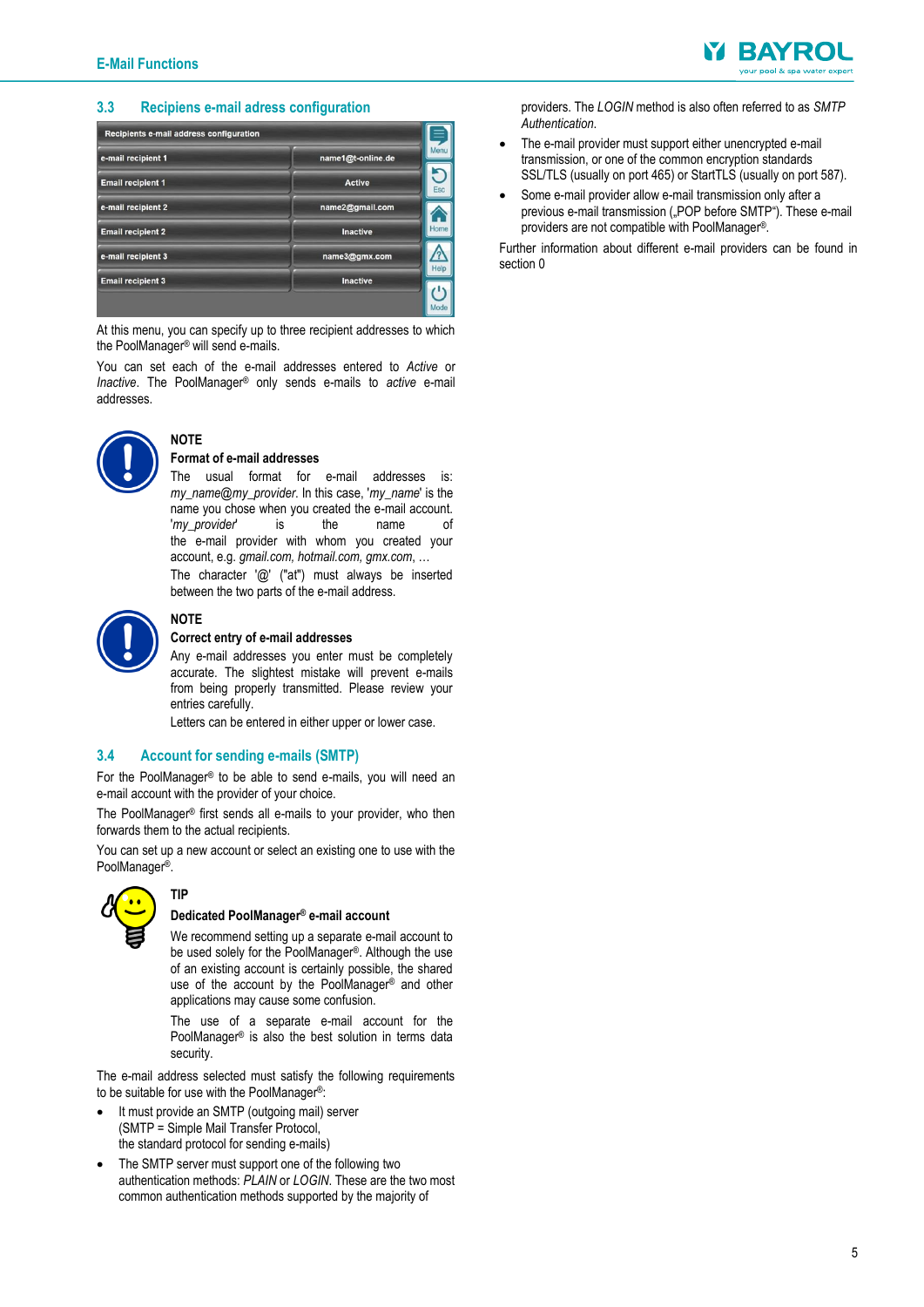e-mail [provider.](#page-7-3)

#### <span id="page-5-0"></span>**3.4.1 Creating an e-mail account**

It is usually possible to create a new e-mail account at a provider's website. To do so, select a provider who meets the requirements listed above and then follow the directions on the provider's website.

You can use any one of the numerous free e-mail providers available or, if you already subscribe to an Internet service package, you can set up a new e-mail address using the services provided by your package.

#### <span id="page-5-1"></span>**3.4.2 Entering account information in PoolManager ®**

To enable the sending of e-mails to your e-mail provider by the PoolManager®, you must first enter your account information correctly in the PoolManager®. You can do this at the *Account for sending e-mails (SMTP)* menu:



- 1 Here you will enter the e-mail address of the account that will be used to send e-mails via the associated SMTP server.
- 2 Here you will enter the sender name of your choice. This name will be displayed to the recipients of PoolManager® e-mails. The sender name is intended to enable recipients to identify the PoolManager® device from which the e-mail was sent, e.g. 'PM5 (Meier/Munich)'
- 3 Here you will need to enter the address of your e-mail provider's SMTP server (outgoing mail server). If you do not know the address, you can obtain this information from your provider or you can search for it on the Internet by entering the name of your e-mail provider and *smtp server* as search terms.

In case of encrypted e-mail transmission, and sometimes also in case of unencrypted transmission, the so-called .port used by the e-mail provider must be appended to the address of the SMTP server separated by a colon " (no spaces!):

- Usually port 465 for SSL/TLS encryption, e.g. smtp.gmail.com:465
- Usually port 587 for StartTLS encryption, e.g. smtp.mail.yahoo.com:587
- If no port number is appended, the original SMTP standard port 25 is used. However, port 25 is not very commonly used anymore.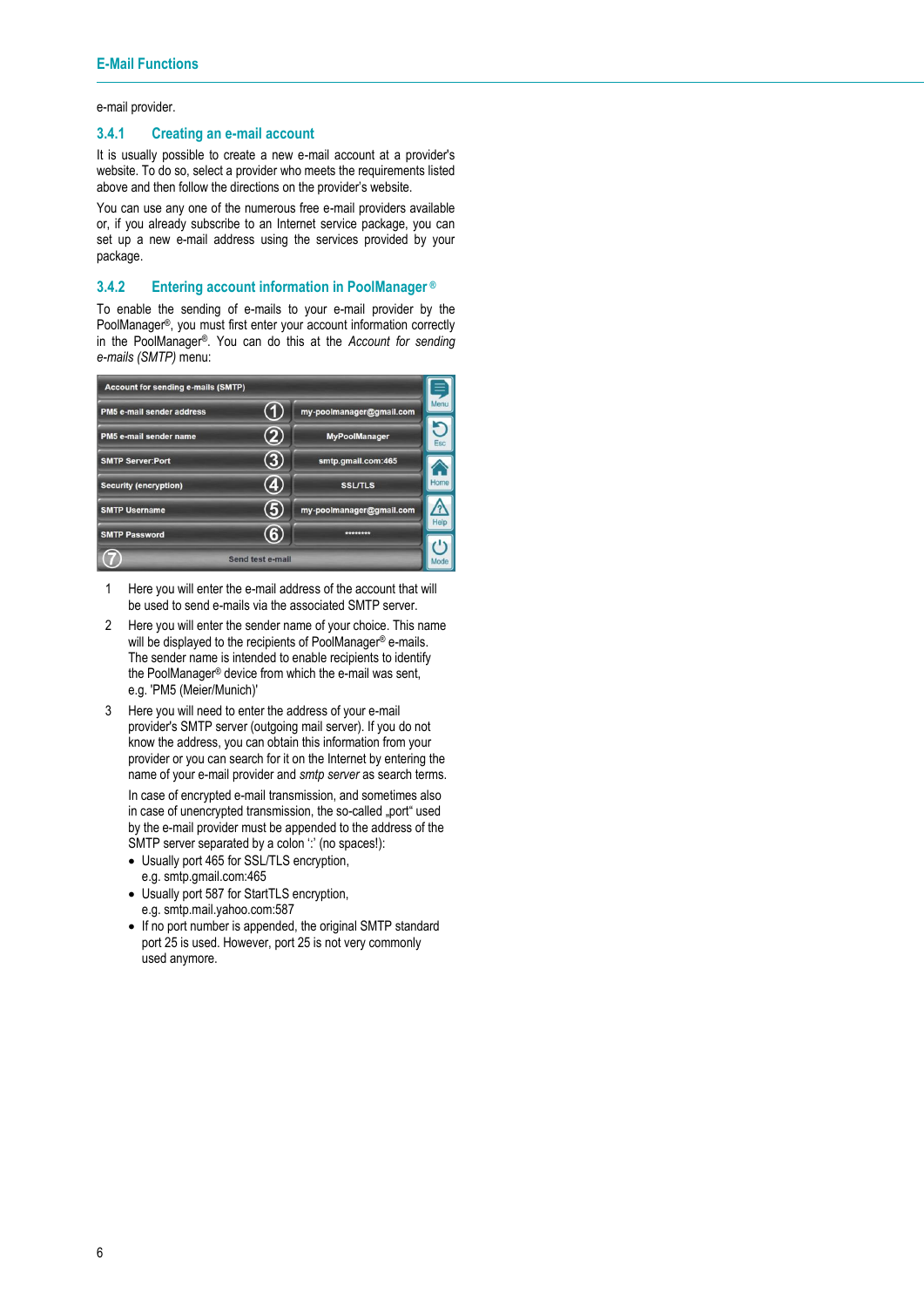

- 4 Here you select the suitable encryption (security) for your email provider. The following settings are available:
	- None (= unencrypted transmission)
	- SSL/TLS
	- StartTLS

You get the right setting from your e-mail provider. An internet search usually also helps to find the required information.

- 5 Here you will enter the user name for your e-mail account. User names are defined when an e-mail account is created. In many cases, the e-mail address itself is simply used as the user name. However, this will depend on the provider and may not always be the case. Further information about the user name can be obtained from your e-mail provider.
- 6 Here you will enter the password for your e-mail account. You set the password when creating an e-mail account with your provider.
- 7 Here you can send a test e-mail to check the settings once you have correctly entered all of the information in (1) through (6). To do this, at least one recipient e-mail address must be entered and activated (see [3.3 Recipiens](#page-4-0) e-mail adress).

Additional details about sending test e-mails can be found in sectio[n 3.7](#page-7-0) [Troubleshooting.](#page-7-0)

#### **Correct entry of all data**

**IMPORTANT!**

All account information entries must be completely accurate. The slightest mistake will prevent e-mails from being properly transmitted. Please review your entries carefully.

When entering the SMTP password, be sure to pay close attention to upper and lower case letters.

# <span id="page-6-0"></span>**3.5 Active e-mails**

Here you can set up the events for which the PoolManager® will send e-mail notifications.



Currently, e-mail sending can be activated for the following events:

| No flow signal | The PoolManager <sup>®</sup> sends an e-mail<br>notification both when the flow signal is lost<br>and when the flow signal returns.                                                                                                                                                                         |
|----------------|-------------------------------------------------------------------------------------------------------------------------------------------------------------------------------------------------------------------------------------------------------------------------------------------------------------|
| Alarms         | The PoolManager <sup>®</sup> sends an e-mail<br>notification when a new alarm occurs or when<br>an alarm becomes inactive again. When an<br>alarm is acknowledged, no alarm e-mail is<br>sent<br>unless the alarm simultaneously becomes<br>inactive as a result of acknowledgement<br>(e.g. dosing alarm). |

Each e-mail function can be activated or deactivated separately. For example, it possible to activate multiple e-mail functions or deactivate all e-mail functions.



#### **IMPORTANT! No flow signal when**

#### *Flow alarm acknowledgement* **=** *manual*

If the *Flow alarm acknowledgement* **=** *manual* setting is active in the Flow alarm settings (Test water monitoring), an alarm will be triggered if the flow signal is lost. In this case, if alarm e-mails have been activated, an e-mail will be sent whenever the flow signal is lost. The *No flow signal* setting does not apply in this particular instance.

# <span id="page-6-1"></span>**3.6 Contents and format of alarm e-mails**

An alarm e-mail contains the following information:

- Description of the newly occurring alarm with date and time (*'End'* is added to the beginning of the description in the case of a completed alarm)
- Alarm overview
	- (List of all current alarms)
- Overview of current readings (if there is no flow signal, current readings are not transmitted)
- Device information:
	- **e** device name
	- e-mail sender name
	- device type and maintenance program
	- serial number
	- software version
- The following example shows the contents of an alarm e-mail in detail.

# <span id="page-6-2"></span>**3.6.1 Example**

The following is an example of an alarm e-mail notifying of a Redox level warning:

# **E-mail subject:**

PM5 Demo (PM5 (Demo)): Redox warning level (5.0 l)

| <b>Explanations</b>             |                                                                                                                      |
|---------------------------------|----------------------------------------------------------------------------------------------------------------------|
| PM5 Demo                        | Device name from the<br>Device settings menu                                                                         |
| PM5 (Demo)                      | E-mail sender name from the<br>E-mail configuration menu                                                             |
| Redox level<br>warning $(5.01)$ | Description of the newly occurring alarm<br>(for a level warning, the amount remaining<br>(5.0 l) is also indicated) |

#### **E-Mail Text:**

07.09.2012, 09:41: Redox level warning (5.0 l)

Alarm overview: Upper pH alarm Redox level warning (5.0 l)

pH 8.00 [pH] mV 674 [mV] T1 (test water) 24.6 [°C]

BAYROL PoolManager chlorine (Cl) PM5 Demo (PM5 (Demo)) Device serial no.: ADDA01234F12 PM5 software version: v140325-M1 (5.3.0)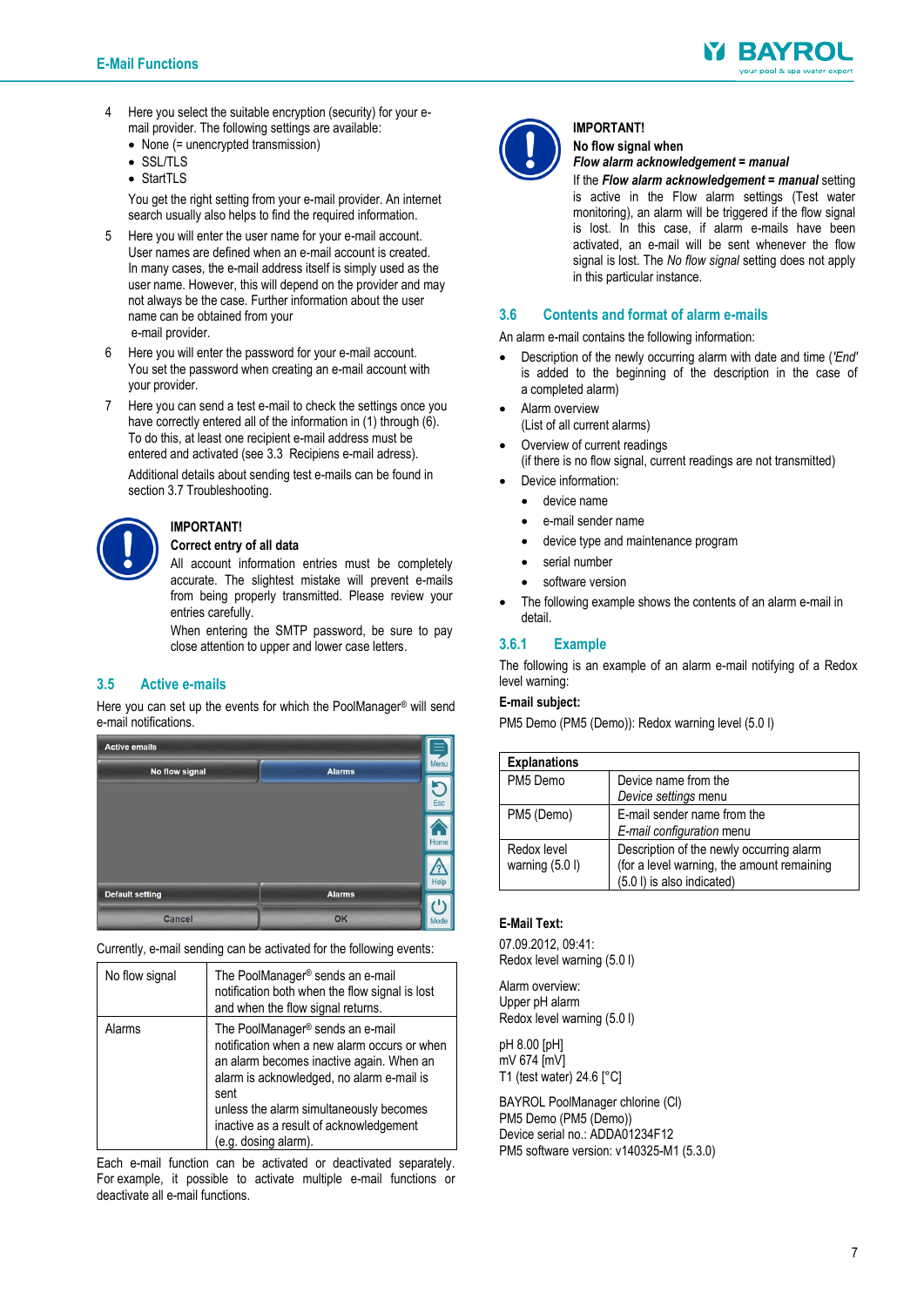| <b>Explanations</b>                    |                                                                                                                      |
|----------------------------------------|----------------------------------------------------------------------------------------------------------------------|
| 07.09.2012, 09:41                      | Date, time<br>(PoolManager <sup>®</sup> system time)                                                                 |
| Redox level<br>warning $(5.0)$         | Description of the newly occurring alarm<br>(for a level warning, the amount<br>remaining (5.0 l) is also indicated) |
| Alarm overview                         | List of all current alarms                                                                                           |
| pH 8.00 [pH]                           | Overview of all current readings<br>(if there is currently no flow signal,<br>the readings are not transmitted)      |
| BAYROL<br>PoolManager<br>chlorine (CI) | Device type / maintenance program                                                                                    |
| PM5 Demo                               | Device name from the<br>Device settings menu                                                                         |
| PM5 (Demo)                             | F-mail sender name from the<br>E-mail configuration menu                                                             |
| Device serial no.                      | PoolManager <sup>®</sup> serial number                                                                               |
| PM5 software<br>version                | PoolManager <sup>®</sup> software version                                                                            |

# <span id="page-7-0"></span>**3.7 Troubleshooting**

After a test e-mail has been sent from the *E-mail configuration* menu, a message appears informing the user whether the test e-mail was successfully received.

# <span id="page-7-1"></span>**3.7.1 Test e-mail sent successfully**

If the PoolManager® is able to contact your e-mail provider and all login data is correct, then the following message will appear:



<span id="page-7-3"></span>This message confirms that the test e-mail was sent successfully.

However, this does not guarantee that the test e-mail was also successfully received by the active e-mail recipients.

<span id="page-7-2"></span>

| Possible<br>error  | Even though the Test e-mail has been sent<br>message appears, not all active e-mail recipients<br>receive the test e-mail                                              |
|--------------------|------------------------------------------------------------------------------------------------------------------------------------------------------------------------|
| Possible<br>causes | • You have entered one or more recipient e-mail<br>addresses incorrectly<br>(typo?)<br>• One of the e-mail providers is experiencing<br>a problem (sender or receiver) |
|                    | The e-mail transmission may be taking a bit<br>longer than usual. Wait a few minutes before<br>checking for receipt again.                                             |

# **3.7.2 Error when sending a test e-mail**

If the PoolManager® is unable to contact the specified e-mail provider when sending a test e-mail, or if the e-mail provider returns an error message, then the following message will appear:

| e-mail Error                                                                                         |            |
|------------------------------------------------------------------------------------------------------|------------|
| The e-mail account is not properly set up or compatible.                                             | Menu       |
| Please check all relevant settings and use an account from another e-mail provider, if<br>necessary. | <b>Esc</b> |
| can't connect to server!                                                                             | Home       |
|                                                                                                      |            |
| OK                                                                                                   | Mode       |

The last line contains a specific error message which can help to identify the problem:

| Frror<br>message   | can't connect to server!                                                                                                                                                                                      |
|--------------------|---------------------------------------------------------------------------------------------------------------------------------------------------------------------------------------------------------------|
| Possible<br>causes | The SMTP server address entered is incorrect<br>(typo?)<br>There is a problem with the Internet connection<br>The selected e-mail provider is (temporarily?)<br>experiencing a problem                        |
| Error<br>message   | <b>SMTP</b> from fail<br>SMTP rcpt fail                                                                                                                                                                       |
| Possible<br>causes | One or more of the following entries is incorrect:<br><b>SMTP Username</b><br><b>SMTP Password</b><br>(be sure upper and lower case letters are<br>entered correctly!)<br>E-mail sender address               |
| Frror<br>message   | SMTP helo fail<br><b>SMTP</b> meet fail                                                                                                                                                                       |
| Possible<br>causes | The selected e-mail provider is not compatible,<br>e.g. due to the use of a special authentication<br>method.<br>Please select a different provider that is<br>compatible with the PoolManager <sup>®</sup> . |